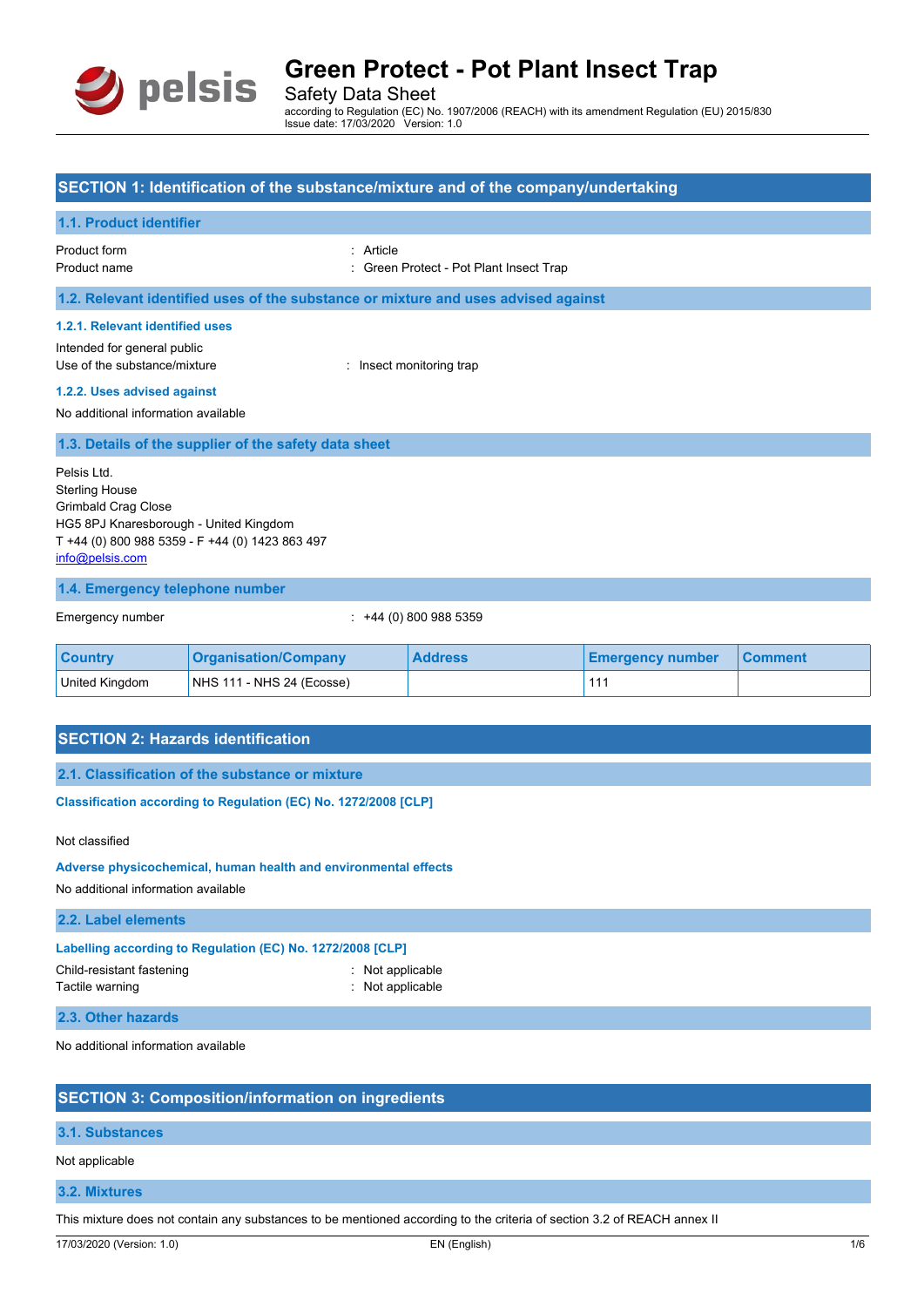Safety Data Sheet

according to Regulation (EC) No. 1907/2006 (REACH) with its amendment Regulation (EU) 2015/830

#### **SECTION 4: First aid measures**

| 4.1. Description of first aid measures                           |                                                                                                                                                                                                                                                    |
|------------------------------------------------------------------|----------------------------------------------------------------------------------------------------------------------------------------------------------------------------------------------------------------------------------------------------|
| First-aid measures general                                       | : If medical advice is needed, have product container or label at hand. Get medical<br>advice/attention if you feel unwell. Not expected to present a significant hazard under<br>anticipated conditions of normal use.                            |
| First-aid measures after inhalation                              | : No significant risk to health. None under normal use. Remove person to fresh air and keep<br>comfortable for breathing. Seek medical attention if ill effect develops.                                                                           |
| First-aid measures after skin contact                            | : No significant risk to health. None under normal use. Gently wash with plenty of soap and<br>water. May cause slight irritation, avoid contact with adhesive surface.                                                                            |
| First-aid measures after eye contact                             | : No significant risk to health. None under normal use. Rinse immediately with plenty of water<br>for 15 minutes. Remove contact lenses, if present and easy to do. Continue rinsing. If eye<br>irritation persists: Get medical advice/attention. |
| First-aid measures after ingestion                               | : None under normal use. Rinse mouth out with water. Do not induce vomiting. If you feel<br>unwell, seek medical advice.                                                                                                                           |
| 4.2. Most important symptoms and effects, both acute and delayed |                                                                                                                                                                                                                                                    |

| Symptoms/effects                    | : Not expected to present a significant hazard under anticipated conditions of normal use. |
|-------------------------------------|--------------------------------------------------------------------------------------------|
| Symptoms/effects after inhalation   | : None under normal use.                                                                   |
| Symptoms/effects after skin contact | : None under normal use.                                                                   |
| Symptoms/effects after eye contact  | : None under normal use.                                                                   |
| Symptoms/effects after ingestion    | : None under normal use.                                                                   |
|                                     |                                                                                            |

#### **4.3. Indication of any immediate medical attention and special treatment needed**

If you feel unwell, seek medical advice (show the label where possible). Due to the formulation type, it is not likely to need special or immediate medical treatments.

| <b>SECTION 5: Firefighting measures</b>                                       |                                                                                                                                          |
|-------------------------------------------------------------------------------|------------------------------------------------------------------------------------------------------------------------------------------|
| 5.1. Extinguishing media                                                      |                                                                                                                                          |
| Suitable extinguishing media<br>Unsuitable extinguishing media                | : ABC-powder, dry extinguishing powder. Dry chemical, CO2, dry sand, or alcohol-resistant<br>foam.<br>: Do not use a heavy water stream. |
| 5.2. Special hazards arising from the substance or mixture                    |                                                                                                                                          |
| Reactivity in case of fire                                                    | : On burning: release of (carbon monoxide - carbon dioxide).                                                                             |
| 5.3. Advice for firefighters                                                  |                                                                                                                                          |
| Precautionary measures fire<br>Firefighting instructions<br>Other information | $\therefore$ Evacuate area.<br>: Use standard firefighting procedures.<br>Evacuate unnecessary personnel.                                |

### **SECTION 6: Accidental release measures**

## **6.1. Personal precautions, protective equipment and emergency procedures**

General measures **included in the superior of the Second** Conditions of Ceneral measures of the state of the special clothing/skin protection equipment is recommended under normal conditions of use. The use of gloves is recommended but not essential.

## **6.1.1. For non-emergency personnel**

No additional information available

#### **6.1.2. For emergency responders**

No additional information available

#### **6.2. Environmental precautions**

Do not empty into drains. Prevent soil and water pollution.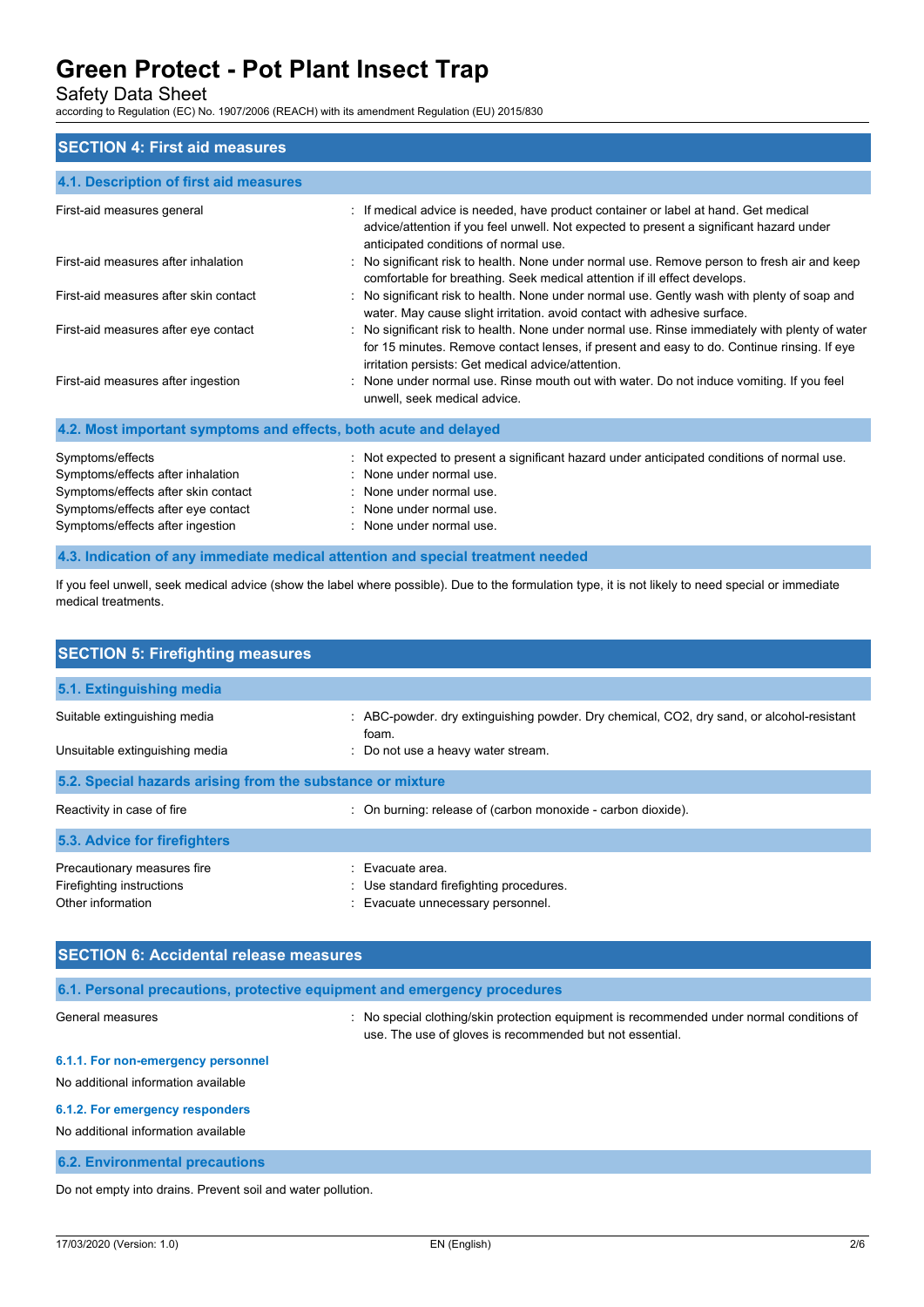Safety Data Sheet

according to Regulation (EC) No. 1907/2006 (REACH) with its amendment Regulation (EU) 2015/830

| 6.3. Methods and material for containment and cleaning up |                                                                               |
|-----------------------------------------------------------|-------------------------------------------------------------------------------|
| For containment<br>Methods for cleaning up                | : Not applicable.<br>: Collect spills and put it into appropriated container. |
| 6.4. Reference to other sections                          |                                                                               |

For further information refer to section 8: "Exposure controls/personal protection". 13. Disposal considerations.

| <b>SECTION 7: Handling and storage</b>                            |                                                                                                                                                                                                                                                                                                                                                        |
|-------------------------------------------------------------------|--------------------------------------------------------------------------------------------------------------------------------------------------------------------------------------------------------------------------------------------------------------------------------------------------------------------------------------------------------|
| 7.1. Precautions for safe handling                                |                                                                                                                                                                                                                                                                                                                                                        |
| Precautions for safe handling<br>Hygiene measures                 | : Wear protective clothing as described in section 8, if justified by exposure conditions. Avoid<br>unnecessary contact with eyes and skin. Avoid vapour inhalation. Do not eat drink or smoke<br>while handling the product. Wash hands after thoroughly after handling with soap and water.<br>: Do not eat, drink or smoke when using this product. |
| 7.2. Conditions for safe storage, including any incompatibilities |                                                                                                                                                                                                                                                                                                                                                        |
| Storage conditions<br>Storage area                                | : Keep container tightly closed.<br>Store in dry, cool, well-ventilated area. Protect from sunlight.                                                                                                                                                                                                                                                   |
| 7.3. Specific end use(s)                                          |                                                                                                                                                                                                                                                                                                                                                        |

Not to be used for any purpose other than the one the product was designed for.

### **SECTION 8: Exposure controls/personal protection**

#### **8.1. Control parameters**

Additional information **increases and Additional information** : Exposure limits are not available for any of the substances contained in the mixture. There are no known side effects resulting from the use of the finished product.

#### **8.2. Exposure controls**

#### **Appropriate engineering controls:**

None under normal use. Where special or unusual uses or conditions exist, it is suggested that the expert assistance of an industrial hygienist or other qualified professional be sought.

| Materials for protective clothing:                         |
|------------------------------------------------------------|
| Wear suitable protective clothing                          |
|                                                            |
| <b>Skin and body protection:</b>                           |
| Avoid contact with skin. Wear suitable protective clothing |

#### **Respiratory protection:**

Do not breathe dust

#### **Environmental exposure controls:**

Avoid release to the environment.

#### **Other information:**

The substance must be handled in accordance with good industrial hygiene and safety procedures.

| <b>SECTION 9: Physical and chemical properties</b>         |         |
|------------------------------------------------------------|---------|
| 9.1. Information on basic physical and chemical properties |         |
| Physical state                                             | : Solid |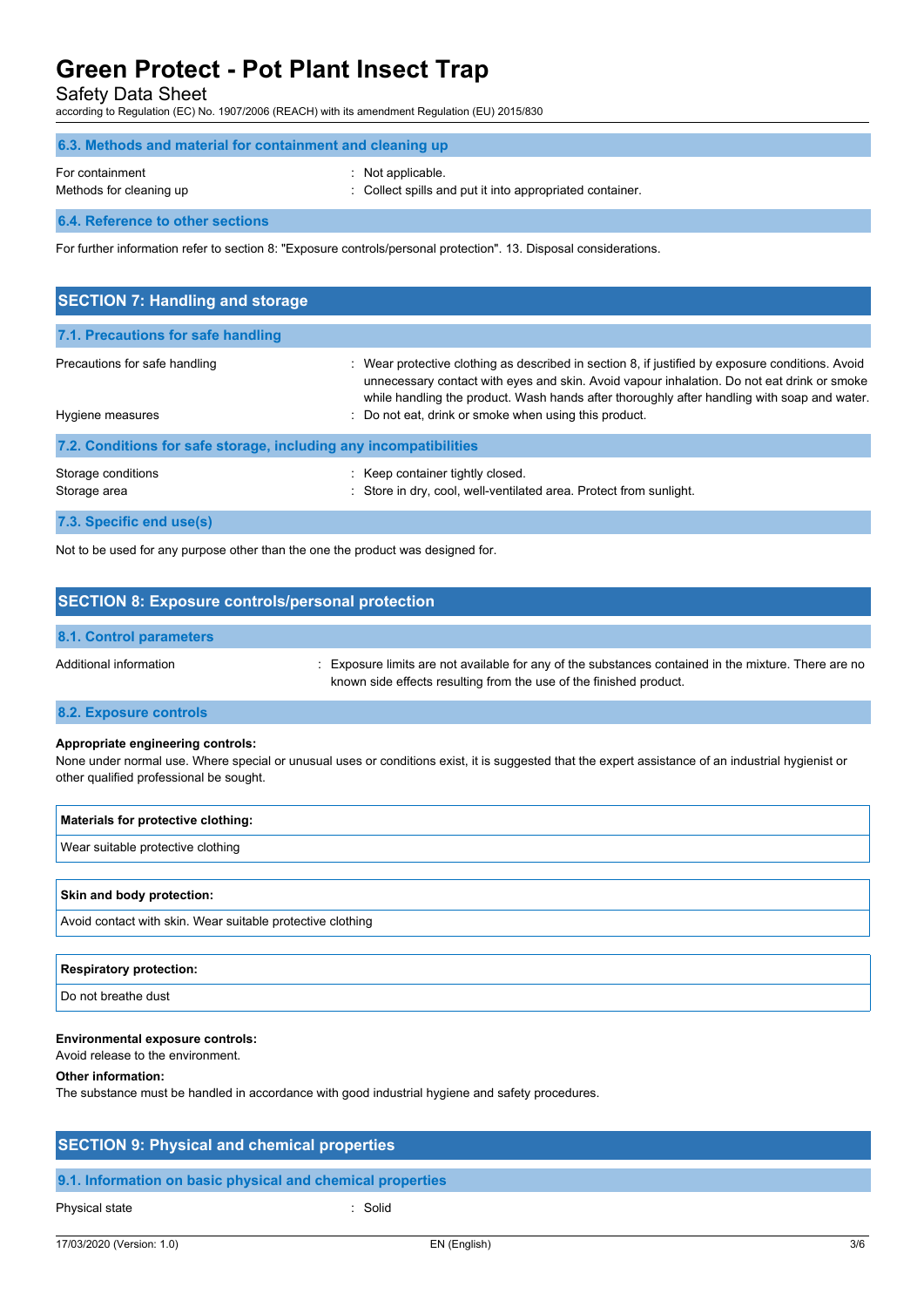Safety Data Sheet

according to Regulation (EC) No. 1907/2006 (REACH) with its amendment Regulation (EU) 2015/830

| Appearance                                      | : Adhesive coated Yellow Polymer sheet. |
|-------------------------------------------------|-----------------------------------------|
| Colour                                          | No data available                       |
| Odour                                           | No data available                       |
| Odour threshold                                 | No data available                       |
| рH                                              | No data available                       |
| Relative evaporation rate (butylacetate=1)      | No data available                       |
| Melting point                                   | >90 °C                                  |
| Freezing point                                  | No data available                       |
| Boiling point                                   | : No data available                     |
| Flash point                                     | $>$ 155 °C                              |
| Auto-ignition temperature                       | No data available                       |
| Decomposition temperature                       | : No data available                     |
| Flammability (solid, gas)                       | No data available                       |
| Vapour pressure                                 | No data available                       |
| Relative vapour density at 20 °C                | No data available                       |
| Relative density                                | No data available                       |
| Solubility                                      | Insoluble in water.                     |
| Partition coefficient n-octanol/water (Log Pow) | No data available                       |
| Viscosity, kinematic                            | No data available                       |
| Viscosity, dynamic                              | No data available                       |
| <b>Explosive properties</b>                     | No data available                       |
| Oxidising properties                            | No data available                       |
| <b>Explosive limits</b>                         | : No data available                     |
|                                                 |                                         |

## **9.2. Other information**

No additional information available

| <b>SECTION 10: Stability and reactivity</b>                   |
|---------------------------------------------------------------|
| 10.1. Reactivity                                              |
| No additional information available                           |
| 10.2. Chemical stability                                      |
| Stable under normal conditions.                               |
| 10.3. Possibility of hazardous reactions                      |
| No additional information available                           |
| 10.4. Conditions to avoid                                     |
| Protect from sunlight. Keep away from heat, sparks and flame. |
| 10.5. Incompatible materials                                  |
| None known.                                                   |
| 10.6. Hazardous decomposition products                        |
| None under normal conditions.                                 |
|                                                               |
| <b>SECTION 11: Toxicological information</b>                  |

| 11.1. Information on toxicological effects |                  |
|--------------------------------------------|------------------|
|                                            |                  |
| Acute toxicity (oral)                      | : Not classified |
| Acute toxicity (dermal)                    | : Not classified |
| Acute toxicity (inhalation)                | : Not classified |
| Skin corrosion/irritation                  | : Not classified |
| Serious eye damage/irritation              | : Not classified |
| Respiratory or skin sensitisation          | : Not classified |
|                                            |                  |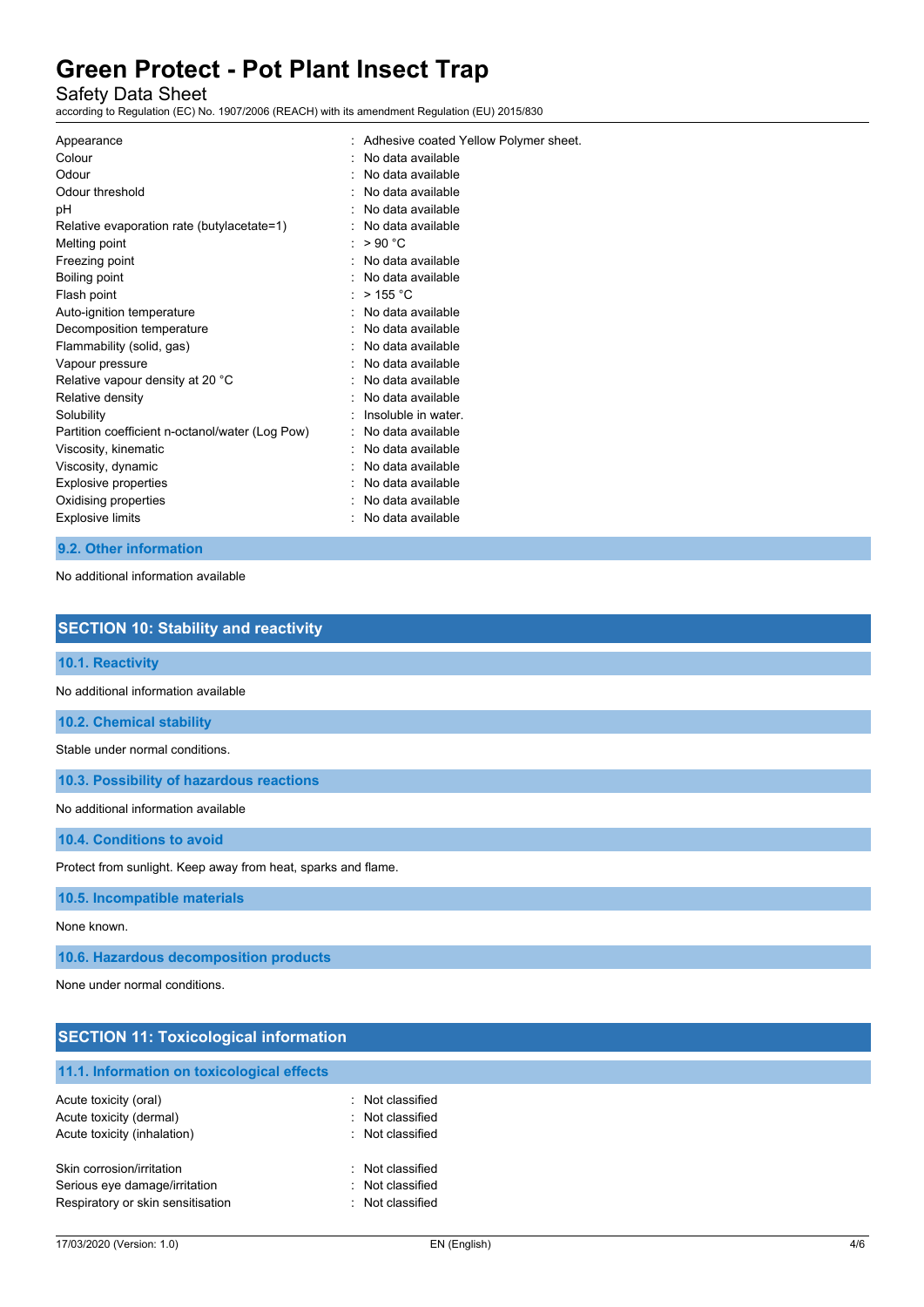Safety Data Sheet

according to Regulation (EC) No. 1907/2006 (REACH) with its amendment Regulation (EU) 2015/830

| Germ cell mutagenicity<br>Carcinogenicity              | : Not classified<br>: Not classified                       |
|--------------------------------------------------------|------------------------------------------------------------|
| Reproductive toxicity                                  | : Not classified                                           |
| STOT-single exposure                                   | : Not classified                                           |
| STOT-repeated exposure                                 | : Not classified                                           |
| Aspiration hazard                                      | : Not classified                                           |
| Potential adverse human health effects and<br>symptoms | : Based on available data, the classification criteria are |

| <b>SECTION 12: Ecological information</b>                                                                                                             |                                                                             |  |
|-------------------------------------------------------------------------------------------------------------------------------------------------------|-----------------------------------------------------------------------------|--|
| 12.1. Toxicity                                                                                                                                        |                                                                             |  |
| Ecology - general<br>٠<br>Hazardous to the aquatic environment, short-term<br>(acute)<br>Hazardous to the aquatic environment, long-term<br>(chronic) | No specific risk for the environment.<br>Not classified<br>: Not classified |  |
| 12.2. Persistence and degradability                                                                                                                   |                                                                             |  |
| <b>Green Protect - Pot Plant Insect Trap</b>                                                                                                          |                                                                             |  |
| Persistence and degradability                                                                                                                         | Not relevant.                                                               |  |
| 12.3. Bioaccumulative potential                                                                                                                       |                                                                             |  |
| <b>Green Protect - Pot Plant Insect Trap</b>                                                                                                          |                                                                             |  |
| Bioaccumulative potential                                                                                                                             | Not relevant.                                                               |  |
| 12.4. Mobility in soil                                                                                                                                |                                                                             |  |
| <b>Green Protect - Pot Plant Insect Trap</b>                                                                                                          |                                                                             |  |
| Ecology - soil                                                                                                                                        | Not relevant.                                                               |  |
| 12.5. Results of PBT and vPvB assessment                                                                                                              |                                                                             |  |
| No additional information available                                                                                                                   |                                                                             |  |
| 12.6. Other adverse effects                                                                                                                           |                                                                             |  |
| No additional information available                                                                                                                   |                                                                             |  |

not met.

| <b>SECTION 13: Disposal considerations</b>                                 |                                                                                                                                                                                          |
|----------------------------------------------------------------------------|------------------------------------------------------------------------------------------------------------------------------------------------------------------------------------------|
| 13.1. Waste treatment methods                                              |                                                                                                                                                                                          |
| Regional legislation (waste)<br>Product/Packaging disposal recommendations | : Do not flush down sewers. Disposal must be done according to official regulations.<br>: Do not reuse the container. The packaging should be emptied and disposed of as the<br>product. |

## **SECTION 14: Transport information**

In accordance with ADR / RID / IMDG / IATA / ADN